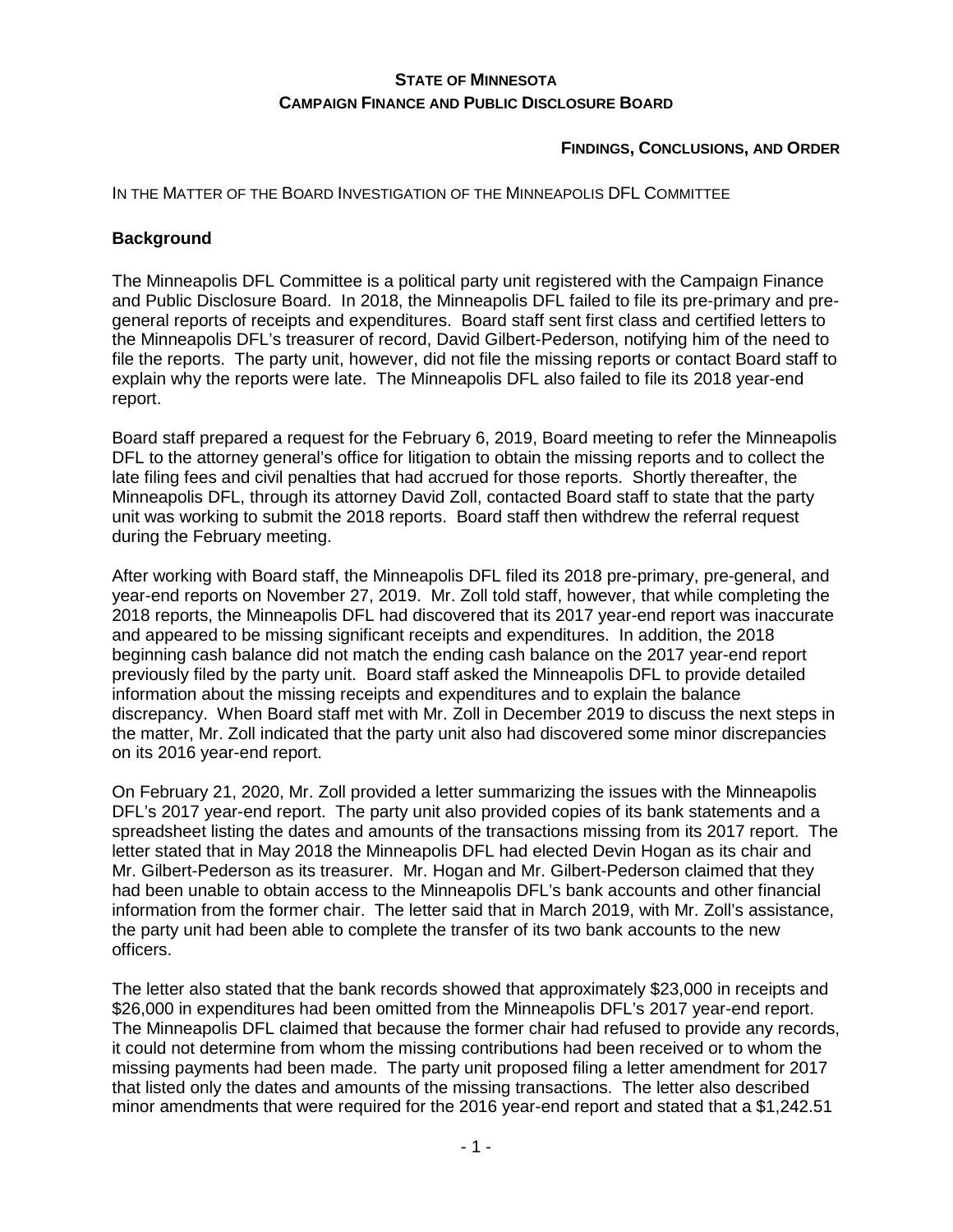downward adjustment was needed to the beginning balance on that report to account for discrepancies that predated January 1, 2016.

Given the significant discrepancies between the amounts on the Minneapolis DFL's 2017 yearend report and the amounts shown on its bank statements and the party unit's inability to explain those discrepancies, the Board granted the executive director's request to open an investigation of the Minneapolis DFL on March 6, 2020. The potential violations to be investigated included the following:

1. Certification of a report of receipts and expenditures knowing that the report contained false information or omitted required information, and being a party unit associated with someone who certified such a report, in violation of Minnesota Statutes section 10A.025, subdivision 2.

2. Failure to maintain for four years financial records which may be used to verify filed reports, and being a party unit affiliated with someone who failed to maintain these records, in violation of Minnesota Statutes section 10A.025, subdivision 3.

3. Failure to maintain accounts of contributions received and expenditures made by a political party unit in violation of Minnesota Statutes section 10A.13.

4. Failure to file reports that accurately disclosed all of a party unit's financial transactions in violation of Minnesota Statutes section 10A.20, subdivision 3.

As part of the investigation, Board staff attempted to contact the party unit's former chair, Alicia Bennett, and its former treasurer, Seth Zawila, to obtain information related to the Minneapolis DFL's finances. Board records show that Ms. Bennett became chair in September 2017 and served until May 2018. The letter to Ms. Bennett was returned because the address was no longer valid.

Mr. Zawila, however, provided Board staff with copies of the party unit's 2017 and 2018 Campaign Finance Reporter (CFR) databases. These databases contained all of the information on the party unit's 2017 report and the information that Mr. Zawila had entered for the party unit in 2018. Mr. Zawila explained that he had taken over from treasurer Dana Gutierrez in December 2017 to file the 2017 year-end report. Board records show that Ms. Gutierrez took over as treasurer in September 2017 from Tim Bonham, who had been in that office for over ten years. Mr. Zawila believed that the treasurer transition in September had not been voluntary.

Mr. Zawila stated that when he met with Ms. Gutierrez, she gave him the party unit's financial records, including the party unit's 2017 CFR database. Mr. Zawila then filed the 2017 year-end report using the information that he had received. Mr. Zawila said that when he later learned that information from the party unit's second bank account and a union contribution had been omitted from the 2017 report, he filed two separate amendments to correct these omissions. When Mr. Zawila looked at the reports to respond to the Board request, however, he discovered that only the amendment adding the union contribution had been received. Mr. Zawila said that he met with Mr. Hogan and Mr. Gilbert-Pederson, the party unit's new chair and treasurer, on May 31, 2018, and gave them the CFR database information for 2017 and 2018, bank statements from both of the party unit's bank accounts, and access to the party unit's primary account.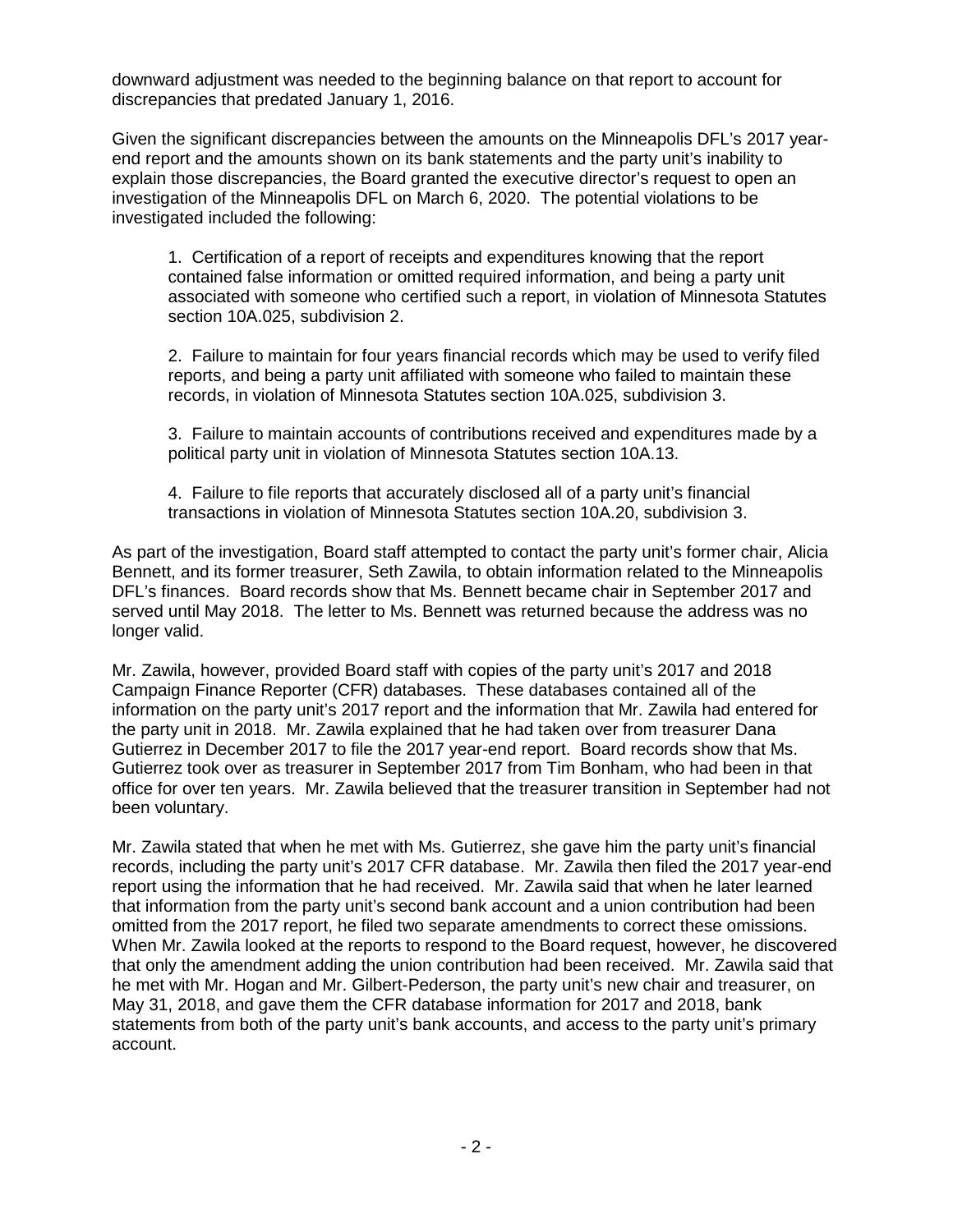Board staff used the database information provided by Mr. Zawila to determine which bank transactions were included on the party unit's 2017 report. The chart below shows the discrepancies in receipts and expenditures between the party unit's 2017 report and its primary bank account.

|                    | 2017 report | 2017 bank account <sup>1</sup> | <b>Difference</b> |
|--------------------|-------------|--------------------------------|-------------------|
| Total receipts     | \$22,031.54 | \$52,087.65                    | \$30,056.11       |
| Total expenditures | \$32,088.63 | \$61,827.04                    | \$29,738.41       |

On October 8, 2020, Board staff asked the Minneapolis DFL to contact its bank to obtain copies of all of its deposit records. Board staff also asked the party unit to obtain cancelled checks for 16 missing expenditures that were over \$200 and therefore should have been itemized on the 2017 report. The deposit records showed that at least \$16,045 of the omitted receipts were from sources that should have been itemized on the party unit's report. The deposit records were not able to provide any information regarding the source of \$21,869.30 of the party unit's overall receipts. The check records provided the names of the vendors for the 16 omitted expenditures. These 16 expenditures accounted for \$27,107.74 of the \$29,738.41 in unexplained expenses.

# **Analysis**

To help ensure that the public knows where money collected for political purposes has come from and how that money has been spent, party units must disclose all of their financial transactions on reports that are filed with the Board. Minn. Stat. § 10A.20, subd. 3. Chapter 10A also requires party units to obtain and maintain internal records of their financial transactions. Minnesota Statutes section 10A.13 requires party units to obtain the name and address of each source of a contribution over \$20 and a receipted bill for any expenditure over \$100. In addition, Minnesota Statutes section 10A.025, subdivision 3, specifically provides as follows:

A person required to file a report or statement or who has accepted record-keeping responsibility for the filer must maintain records on the matters required to be reported, including vouchers, canceled checks, bills, invoices, worksheets, and receipts, that will provide in sufficient detail the necessary information from which the filed reports and statements may be verified, explained, clarified, and checked for accuracy and completeness. The person must keep the records available for audit, inspection, or examination by the board or its authorized representatives for four years from the date of filing of the reports or statements or of changes or corrections to them.

When a report filed with the Board does not accurately disclose all of a party unit's transactions, the party unit must promptly amend that report. Minn. Stat. § 10A.025, subd. 4. In addition, the Board may impose a civil penalty of up to \$3,000 on a person who knowingly fails to keep the required records as well as an additional civil penalty of up to \$3,000 on the party unit affiliated with that person. Minn. Stat. § 10A.025, subd. 3 (b).

In this case, the party unit had three treasurers in 2017: Tim Bonham, Dana Gutierrez, and Seth Zawila. As a treasurer for over ten years, Mr. Bonham must have known that he needed to keep financial records for the party unit in order to file reports with the Board. Mr. Zawila stated that when he took over from Ms. Gutierrez, she gave him the party unit's financial records to use to file the 2017 report. Mr. Zawila then filed the 2017 report based on those records. This

<span id="page-2-0"></span> <sup>1</sup> This column only includes transactions from the primary bank account. The only transaction in 2017 for the second bank account was \$3.50 in interest earned.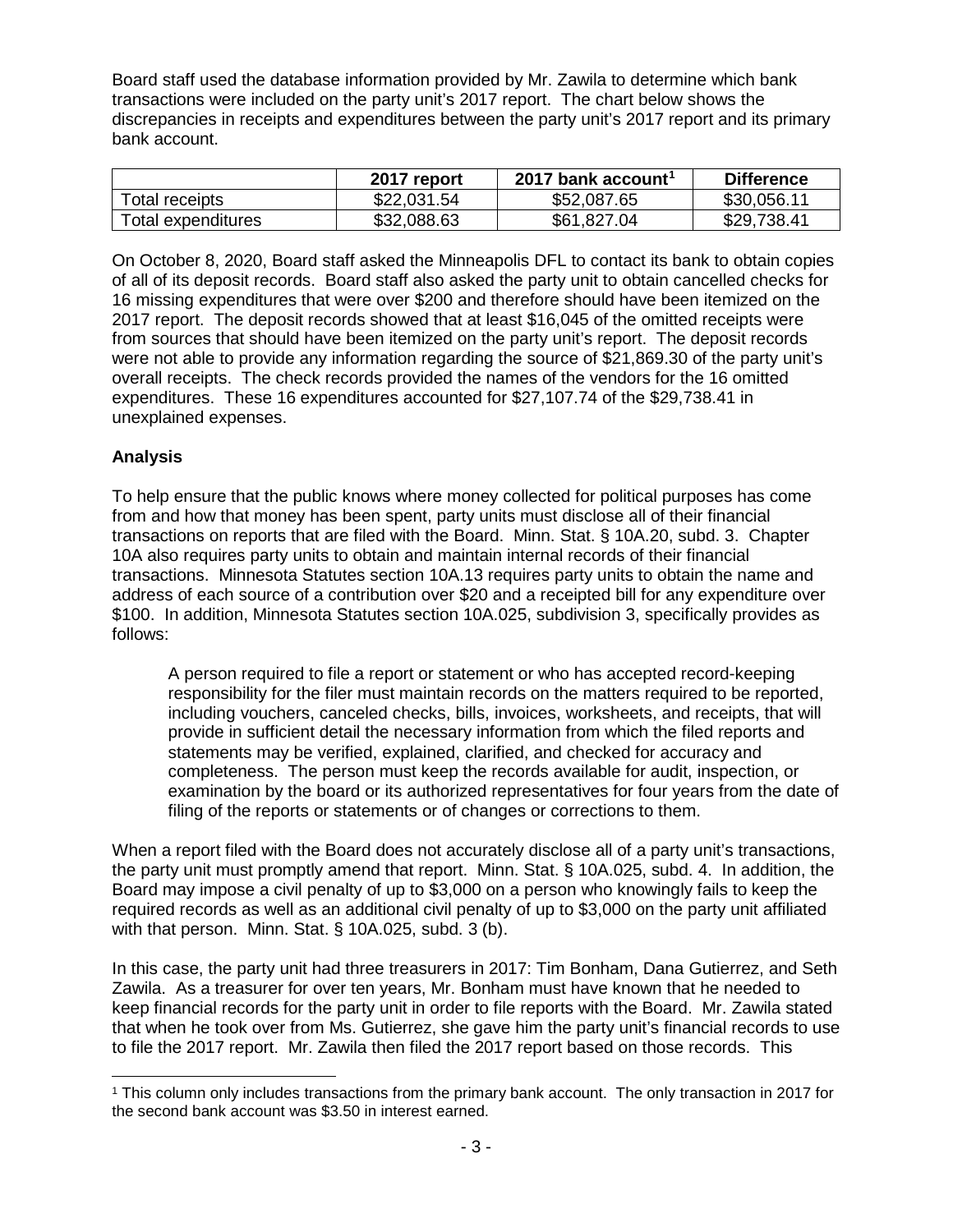information shows that Ms. Gutierrez and Mr. Zawila also knew that they needed to keep records of the party unit's financial transactions.

Yet despite this knowledge, the party unit has no records of the names and addresses of each source of a contribution over \$20 for 2017. Nor does the party unit have receipted bills for all of its expenditures over \$100 during 2017. Although the party unit was able to obtain some records after the fact from its bank, it still cannot explain the source of \$21,869.30 in receipts or the purpose of \$27,107.74 in expenditures. In short, the record here shows that the party unit's treasurers failed to collect and maintain all required records for the party unit in 2017.

The Minneapolis DFL ultimately is responsible for the inadequate recordkeeping that occurred in this matter. During 2017, the party unit had three treasurers. New officers were chosen again just five months later in May 2018. Even if the party unit had procedures in place to guide treasurer transitions, the lack of records in this matter shows that those procedures were not followed. The fact that an officer transition is not voluntary or is acrimonious does not absolve a party unit of its recordkeeping and oversight responsibilities. Further, when a party unit has significant changeover between treasurers it should take all steps necessary to ensure that all required records are kept during these times of leadership transition or disagreement.

The party unit's inadequate oversight and recordkeeping led to the filing of inaccurate reports with the Board in violation of Minnesota Statutes section 10A.20, subdivision 3. Specifically, due to its lack of recordkeeping, the party unit omitted \$30,056.11 of its receipts and \$29,738.41 of its expenditures from its 2017 report. These amounts are very large on their own. In this case these amounts are even more significant because they represent over half of the party unit's total receipts and nearly half of its total expenditures. The omissions also are significant because if adequate records had been kept, the sources of an additional \$16,045 in receipts and the recipients of \$27,107.74 in expenditures would have been specifically identified on the 2017 report.

The failure to keep adequate records in 2017 also led to the Minneapolis DFL's failure to timely file its 2018 reports. The party unit officers who took over in May 2018 have explained that they did not file the 2018 reports because they believed that they did not have access to all of the party unit's financial records. As a result, the Minneapolis DFL incurred \$3,000 in late fees for the 2018 reports: \$1,000 each for the pre-primary, pre-general, and year-end reports. The party unit also incurred \$2,000 in total civil penalties: \$1,000 for the pre-primary report and \$1,000 for the pre-general report.

When deciding whether to impose a civil penalty for a violation of the recordkeeping requirements, and the amount of that penalty, the Board considers several factors.<sup>[2](#page-3-0)</sup> Here, the Board declines to impose a civil penalty against any of the party unit's 2017 treasurers because each treasurer served for only part of 2017. The Board, however, will impose a civil penalty of \$3,000 against the Minneapolis DFL for being a party unit affiliated with a treasurer who knowingly failed to keep required records. The amount of the penalty is based on the large dollar amount of the transactions that did not have supporting records or were omitted from the report, the fact that the omitted transactions represented over half of the party unit's receipts and almost half of its expenditures, the fact that a significant portion of the omitted transactions

<span id="page-3-0"></span> $2$  Minnesota Statutes section 14.045, subdivision 3, lists factors that agencies must consider when setting the amount of a fine including the gravity, willfulness, and number of violations; the offender's past violations and economic benefit; and any other factor that justice requires.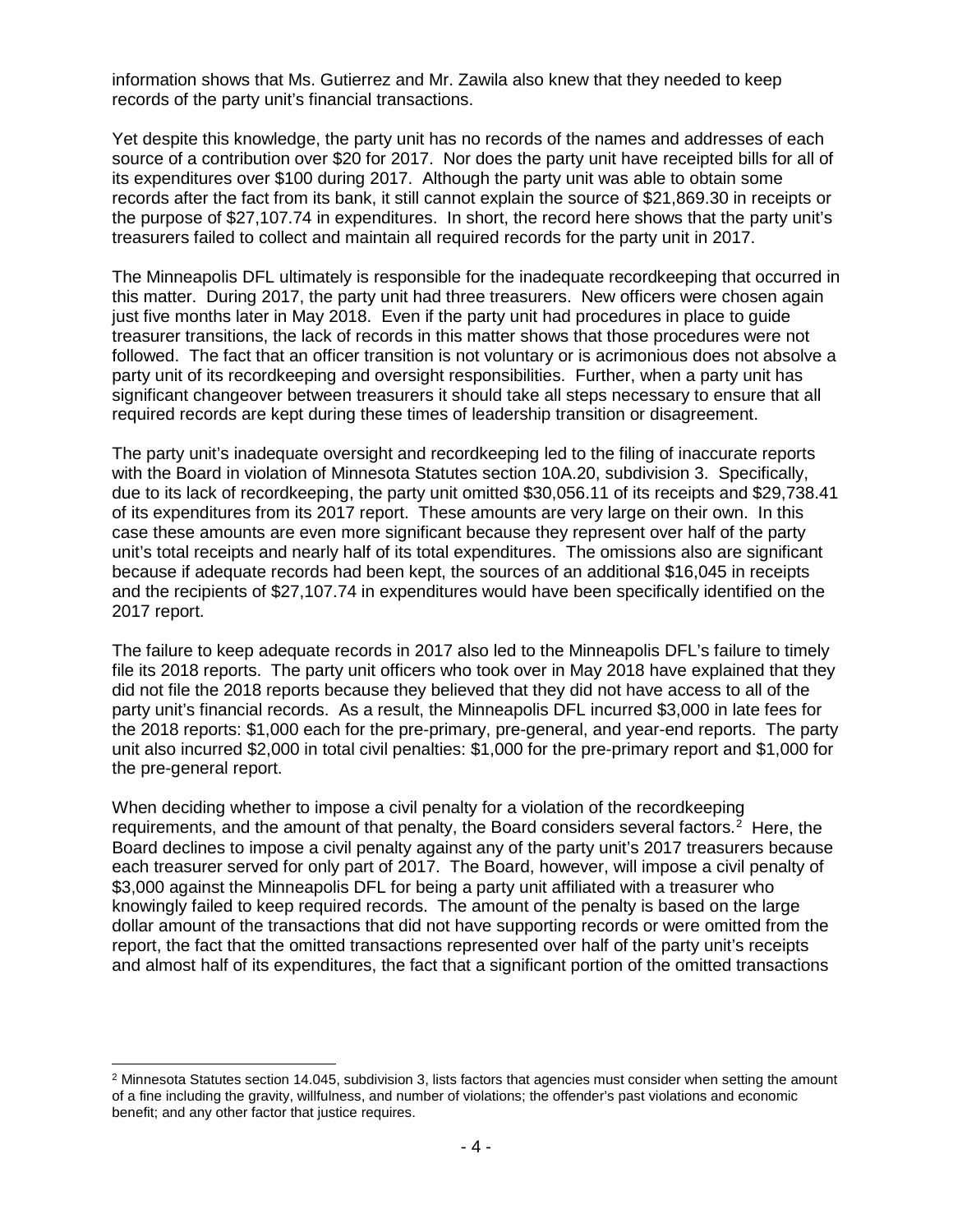should have been itemized on the report, and the party unit's failure to adequately oversee the treasurer transitions.

Although the party unit's 2017 and 2018 reports were inaccurate or untimely, nothing in the record suggests that a party unit treasurer certified a report knowing that it was false or omitted information. Mr. Zawila did not take over as treasurer until December 2017. He therefore was not familiar with the party unit's transactions during eleven months of that year. After becoming treasurer, Mr. Zawila submitted the year-end report based on his belief that it contained all of the party unit's financial transactions. When Mr. Zawila later discovered that some information was missing, he tried to amend the report. Similarly, Mr. Gilbert-Pederson did not submit the 2018 reports to the Board until he believed that they contained correct information. For these reasons, the Board concludes that neither Mr. Zawila nor Mr. Gilbert-Pederson certified a report to the Board knowing that it was false or omitted information.

Finally, the Board has the authority under Minnesota Statutes section 10A.02, subdivision 15, to waive late fees and civil penalties incurred for reports when good cause is shown. Typically, the Board considers a waiver request after the conclusion of an investigation. In this matter, however, the violation of the recordkeeping requirements in 2017 prevented the party unit from timely filing its 2018 reports, which led to the incurred late fees and civil penalties. Because the late fees and civil penalties arise out of the same facts that underlie the investigation, the Board will consider whether good cause exists to waive those late fees and civil penalties as part of the investigation. Given the lack of available records, the Board concludes that the Minneapolis DFL had good cause for not timely filing its 2018 pre-primary report. The Board therefore will waive the \$1,000 late fee and the \$1,000 civil penalty imposed for the 2018 pre-primary report. The party unit, however, did not contact the Board for help or respond to Board notices about the missing pre-primary report. Instead, the party unit allowed two more reporting periods to pass and still did not contact the Board until the matter was to be referred for litigation. Given the party unit's inaction, the Board finds that there is not good cause to waive the \$1,000 late fee or the \$1,000 civil penalty imposed for the 2018 pre-general report or the \$1,000 late fee imposed for the 2018 year-end report.

# **Based on the above analysis, the Board makes the following:**

# **Findings of fact**

- 1. The Minneapolis DFL Committee is a political party unit registered with the Board. The party unit needs a downward adjustment of \$1,251.42 to the beginning cash balance on its 2016 year-end report to account for discrepancies that arose before January 1, 2016.
- 2. The Minneapolis DFL had three treasurers in 2017: Tim Bonham, Dana Gutierrez, and Seth Zawila. All three treasurers knew that they needed to keep records of the party unit's financial transactions that would be sufficient to verify and explain the reports of receipts and expenditures filed with the Board.
- 3. Despite this knowledge, none of the treasurers kept records sufficient to verify and explain the party unit's 2017 report of receipts and expenditures. Specifically, the party unit does not have records showing the name and address of every contributor of over \$20 or a receipted bill for every expenditure. The party unit also does not have records showing the source of \$21,869.30 of its receipts.
- 4. The Minneapolis DFL is a party unit affiliated with a person who knowingly failed to keep records sufficient to explain required reports. The Minneapolis DFL also is responsible for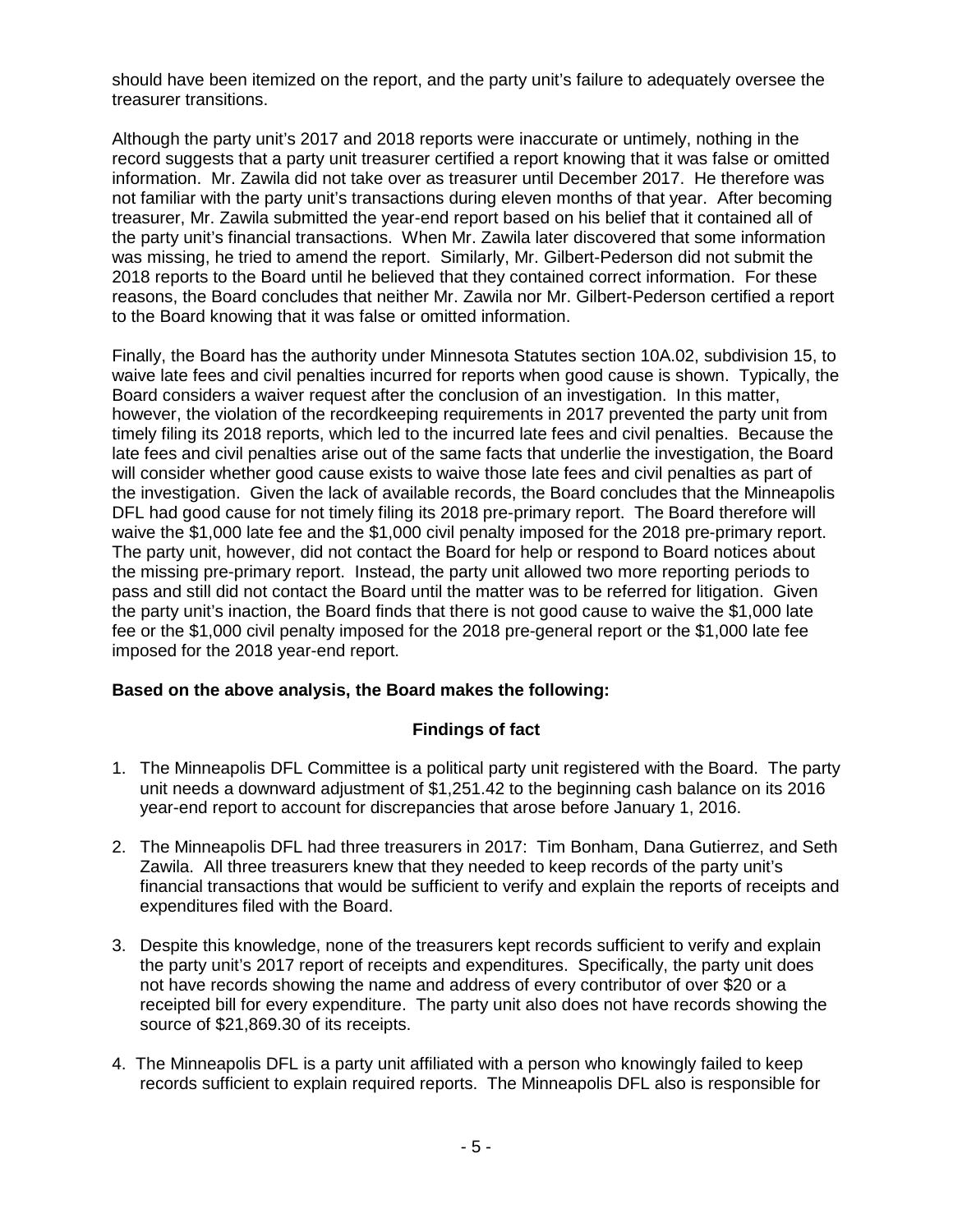the failure to keep adequate records in this case because it did not follow policies or procedures to ensure that required records were maintained during the treasurer transitions.

- 5. Due to the inadequate recordkeeping, the Minneapolis DFL's 2017 year-end report did not accurately disclose all of its financial transactions. Specifically, the report omitted \$30,056.11 of its receipts and \$29,738.41 of its expenditures. The report also failed to itemize \$16,045 in receipts and \$27,107.74 in expenditures that were over \$200.
- 6. Due to the inadequate recordkeeping, the Minneapolis DFL filed untimely pre-primary, pregeneral, and year-end reports for 2018. The Minneapolis DFL incurred \$3,000 in late fees for the untimely filed 2018 reports: \$1,000 each for the pre-primary, pre-general, and yearend reports. The party unit also incurred \$2,000 in total civil penalties for the reports: \$1,000 for the pre-primary report and \$1,000 for the pre-general report. The party unit did not contact the Board to ask for help or to explain the reason for the late reports until the Board was preparing to refer the matter to the attorney general's office for litigation to obtain the reports and amounts owed.
- 7. Neither Seth Zawila nor David Gilbert-Pederson signed or certified a report of receipts and expenditures knowing that it was false or omitted required information.

### **Based on the analysis and the findings of fact, the Board makes the following:**

### **Conclusions of law**

- 1. The Minneapolis DFL Committee and its 2017 treasurers violated Minnesota Statutes sections 10A.025, subdivision 3, and 10A.13, by failing to obtain and maintain required records of its receipts and expenditures sufficient to verify and explain its report of receipts and expenditures for that year.
- 2. The Minneapolis DFL Committee violated Minnesota Statutes section 10A.20, subdivision 3, by not filing a 2017 year-end report that accurately disclosed all of its financial transactions.
- 3. The Minneapolis DFL Committee and its treasurers did not violate the false certification provision in Minnesota Statutes section 10A.025, subdivision 2, paragraph (b), with respect to the 2017 year-end report.
- 4. The Minneapolis DFL Committee had good cause for failing to timely file its 2018 preprimary report. The party unit did not have good cause for failing to timely file its 2018 pregeneral and year-end reports.

#### **Based on the analysis, findings of fact, and conclusions of law, the Board issues the following:**

#### **Order**

- 1. The beginning cash balance on the Minneapolis DFL Committee's 2016 year-end report is adjusted downward by \$1,251.42.
- 2. The Minneapolis DFL Committee must file an amended year-end report for 2017. The party unit must work with Board staff to determine how to accurately report receipts and expenditures for which detailed information is not available. The amended report must be filed within 60 days of the date of this order.